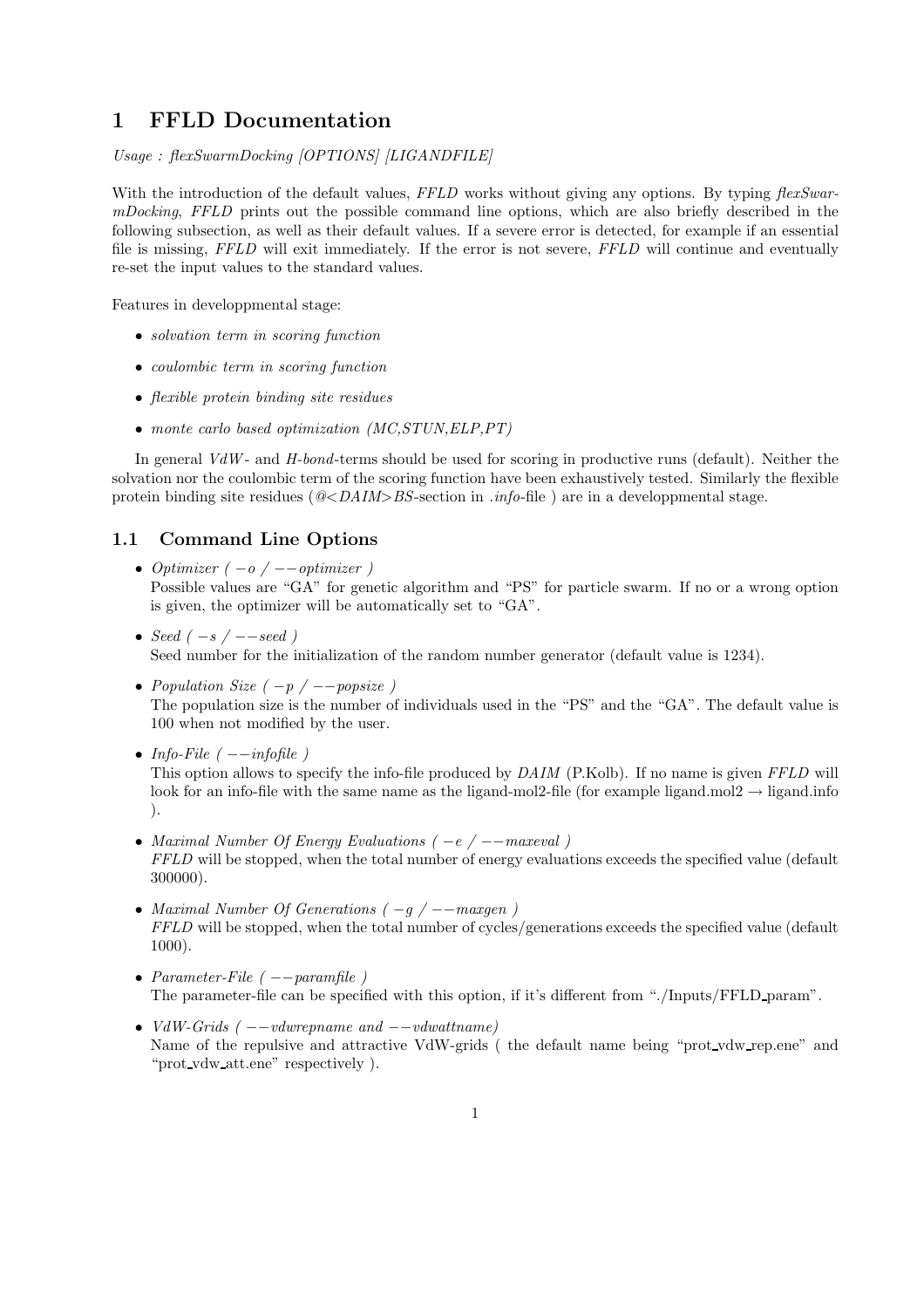- VdW-Grids Access type  $(--vdwaccess)$ The possible values are "r" for reading or "w" for writing the grids, as well as "n" ("nothing").
- Coulombic-Grid  $(--coulname)$ Name of the coulombic grid (default "prot coul E1.ene").
- Coulombic Grid Access type ( −−coulaccess) Same as for the VdW-grids.
- Solvation Grid ( −−solvname) Name of the solvation grid (default "prot solv.ene").
- Solvation Grids Access type ( −−solvaccess) Same as for the VdW-grids.
- Evaluation Mode  $(--evalmode)$ Specifies if FFLD is run in evaluation-mode. In this mode no optimizer is used and FFLD works as a scoring function, calculating the energy of the ligand provided by the user.
- Developper's Mode  $(--develop$  "off", "on" or "chatty") Yields verbose output in standard output (printing of detailed energies at the end of the FFLD-run). An additional output file is written in "chatty" mode, including the energies of all individuals at every cycle (ga/ps dev.dat). This option is not printed when FFLD is run without any options.
- Autogeneration  $($   $-$  autogeneration) Sets the number of generations (iterations) of the genetic algorithm to =  $20+2*(number of rotational belongs)$ .
- Name of Final PDB-Output ( −−outputname) With this option the name of the final PDB-output file can be chosen (standard "minimized.pdb").

## 1.2 Parameter-File Options

- VDWFactor intra 1-4 VdW-scaling factor
- ParentSelection

Parent selection (elitism). Possible values are "lin" (linear), "bst" (best windowing) and "wst" (worst windowing).

- DynamicLinearization Dynamic linearization of the softened part of the VdW-grid
- Electrostatics

Electrostatics (bath-tub shaped H-bond function, including penalties for unfavorable polar-polar and polar-hydrophobic contacts between ligand and protein :"softHBond"; step function for H-Bonds : "stepHBond" or coulombic electrostatics : "elec").

• LocalSearchFrequency Local search frequency.

• LocalSearchMaxEvaluation Local search : maximal number of energy evaluations.

• ProbabilityScaling

This option allows the user to modify the probabilities of operator selection and the probability of mutation (GA only !). The default is "CONST" where the operator probabilities and the mutation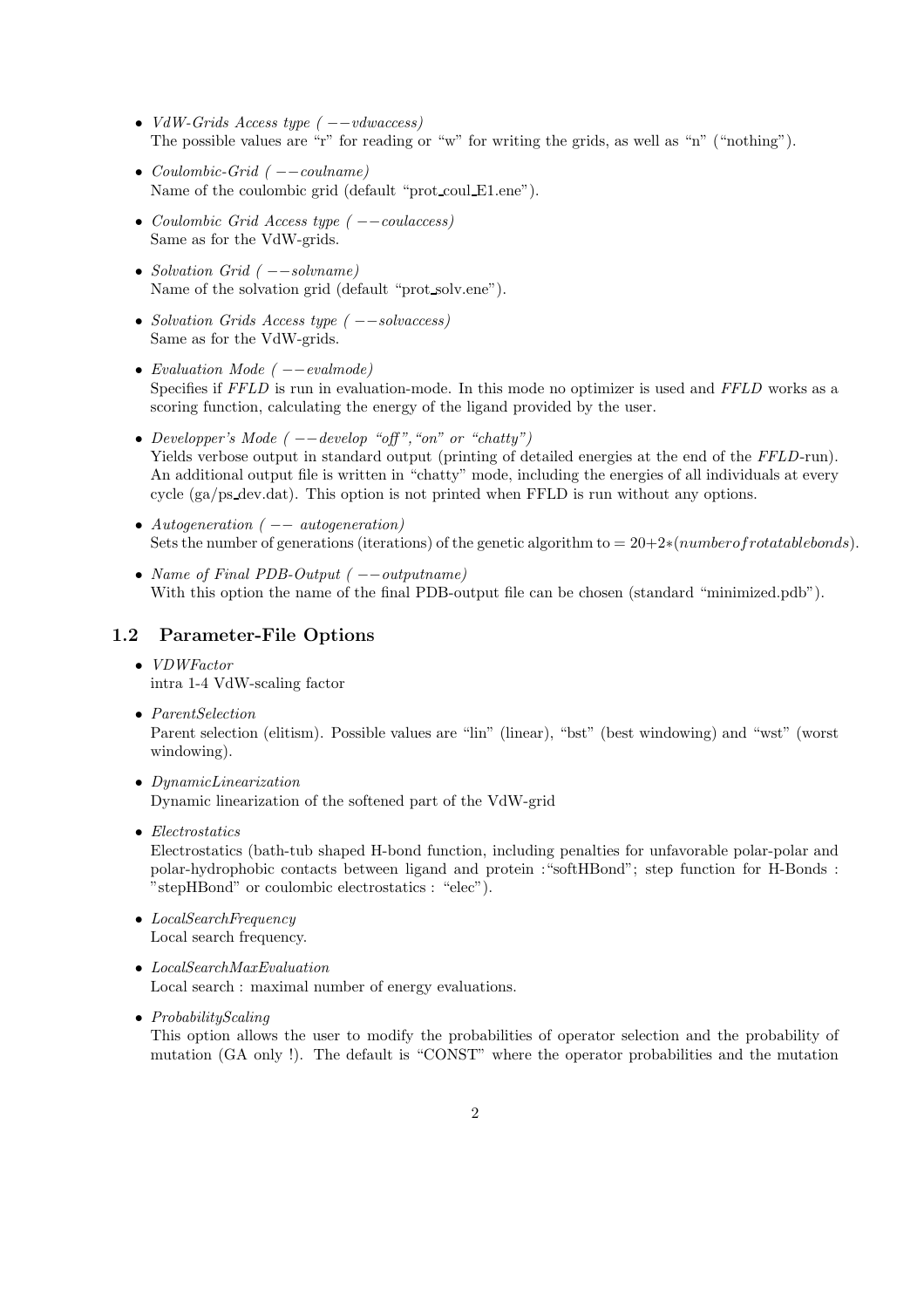probability remain constant over the entire run. If the user selects "ENERGY" or "SCORE" the operator probabilities and the mutation probability of the individuals are scaled according to energy or to the rank of the individual respectively. The operator probabilities are mutationOperatorProbability  $=$ 1 – crossoverOperatorProbability. The lower the energy, the lower the mutationOperatorProbability (unless the function is fliped, see "FlipFunction" below ).

• ProbabilityScalingFunction

This option defines with which function the probabilities are scaled according to energy or to the rank of the individual if "ENERGY" or "SCORE" are chosen in "ProbabilityScaling". Possible functions are : exponential ("EXP"), linear ("LIN") or sigmoidal ("SIG").

- ProbabilityOfCrossoverOperator Defines the operator probability of crossover selection.
- LowerProbabilityOfMutationOperator This defines the lowest possible value for the mutation operator probability when the "ENERGY" or "SCORE" are chosen in "ProbabilityScaling". If "CONST" is chosen this defines the constant mutation operator probability.
- UpperProbabilityOfMutationOperator This defines the highest possible value for the mutation operator probability when the "ENERGY" or "SCORE" are chosen in "ProbabilityScaling".
- LowerProbabilityOfMutation

This defines the lowest possible value for the mutation probability when the "ENERGY" or "SCORE" are chosen in "ProbabilityScaling". If "CONST" is chosen this defines the constant mutation operator probability.

- UpperProbabilityOfMutationOperator This defines the lowest possible value for the mutation probability when the "ENERGY" or "SCORE" are chosen in "ProbabilityScaling".
- BoundaryMethod

This option allows the user to define with which method the scaling of the probabilities will be performed. Above and below, the probabilities will remain constant at the lowest or highest probability defined by the user above. The boundaries can either be defined as relative ( "PERCENTAGE" of individuals ) or absolute ( "CUTOFF" ) values.

• LowerBoundary

Defines the lower boundary at which the scaling of the probabilties will start (below this value the probabilities are constant !). For both "CUTOFF" and "PERCENTAGE" this value can be negative.

- UpperBoundary As above for the upper boundary.
- FlipFunction

If this flag is set from "NO" to "YES" the probability scaling function is flipped and the probability of mutation operator selection is increased for fitter inidividuals (see also "ProbabilityScaling").

• Exclusive

If this option is changed from the default "YES" to "NO" both crossover and mutation can be performed in one cycle. In the default mode "YES" these operators are mutually exclusive.

• Dielectric

Dielectric constant.